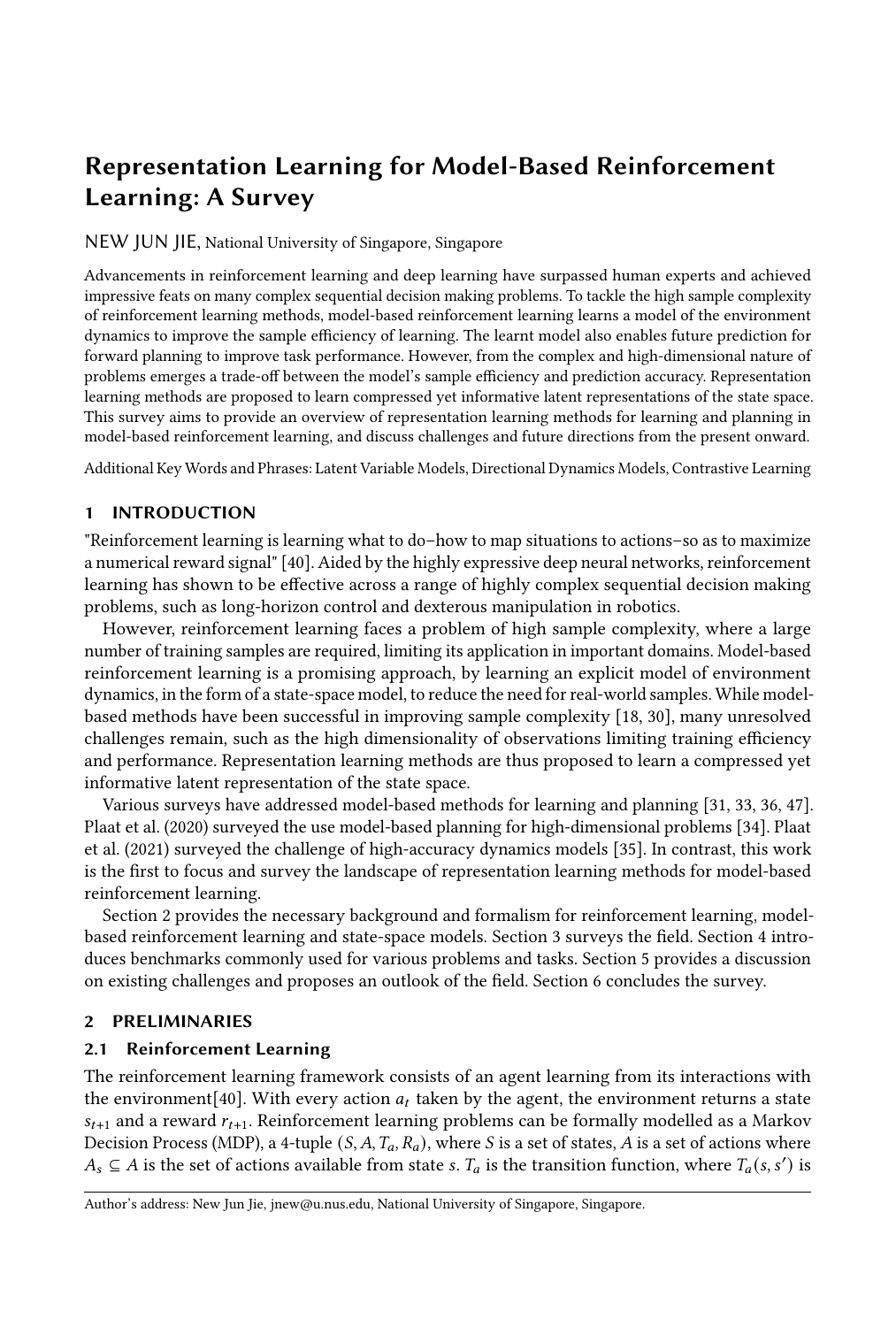the probability that action *a* in state *s* at time *t* will lead to state *s'* at time  $t + 1$ .  $R_a(s, s')$  is the immediate reward received after transitioning from state s to state s' having taken action a.

The goal of reinforcement learning is to find the optimal policy  $a = \pi^*(s)$ , that gives the best action *a* in all states  $s \in S$  that will maximise the reward. The expected sum of future rewards  $V^{\pi}(s) = E[\sum_{t=0}^{\infty} \gamma^{t} R_{\pi(s_t)}(s_t, s_{t+1})],$  discounted with parameter  $\gamma$  over t time steps, with  $s = s_0$ .  $V^{\pi}(s)$  is the value function of a state.

#### 2.2 Model-Based Reinforcement Learning



Fig. 1. Model-Based Reinforcement Learning [\[40\]](#page-7-0)

Reinforcement learning suffers from the problem of sample inefficiency, and worsened by limited real-world data in many domains such as robotics, motivating the need for model-based reinforcement learning, having a model that models the environment dynamics, allowing sampling from the environment model, improving sample efficiency in terms of real-world data.

In model-based reinforcement learning (MBRL), a transition model  $T_a(s, s')$  and optionally a reward model  $R_a(s, s')$  are learnt. The models can be learned by sampling the environment and then be used to update the policy and value. When learning the transition/reward model is less complex than learning the policy model, the model-based approach is more sample efficient [\[34\]](#page-7-6).

#### 2.3 Latent State-Space Models

State-space models (SSMs) learn a representation of the state and can model complex non-linear transition dynamics for model-based reinforcement learning. Given a probabilistic graphical model, the joint distribution of a SSM can be factorized as:

$$
p_{\theta}(x_{1:T}, r_{1:T}, z_{1:T} | a_{1:T}) = \Pi_{t=1}^T p_{\theta}(x_t | z_t) p_{\theta}(r_t | z_t) p_{\theta}(z_t | z_{t-1}, a_{t-1}))
$$

where  $\theta$  are learnable model parameters,  $x_{1:T}$  denotes all observations from  $t = 1, ..., T$ , and likewise for  $r_{1:T}$ ,  $z_{1:T}$  and  $a_{1:T}$ , and the 3 distributions in the factorization correspond to observations  $p_{\theta}(x_t|z_t)$ , rewards  $p_{\theta}(r_t|z_t)$ , and transitions  $p_{\theta}(z_t|z_{t-1}, a_{t-1})$ .

The state space model can be viewed as a partially-observable Markov decision process (POMDP), where  $\theta$  is learned from observed data  $D = x_t, a_t, r_t^T_{t=1}$ . Since maximum likelihood estimation is intractable as latent  $z_t$ 's need to be marginalized out, the evidence lower bound (ELBO) under the data distribution  $p_d$  can be optimized, i.e.  $E_{p_d}[L_e] \le E_{p_d}[log p_\theta(x_{1:T}, r_{1:T}|a_{1:T})]$ , where

$$
L_e = \sum_{t=1}^{T} (E_{q_{\phi}(z_t)}[log p_{\theta}(x_t|z_t)] + E_{q_{\phi}(z_t)}[log p_{\theta}(r_t|z_t)] - E_{q_{\phi}(z_{t-1})}[D_{KL}[q_{\phi}(z_t)|| p_{\theta}(z_t|z_{t-1}, a_{t-1})]])
$$

and  $q_{\phi}$  is a variational distribution parameterized by  $\phi$ .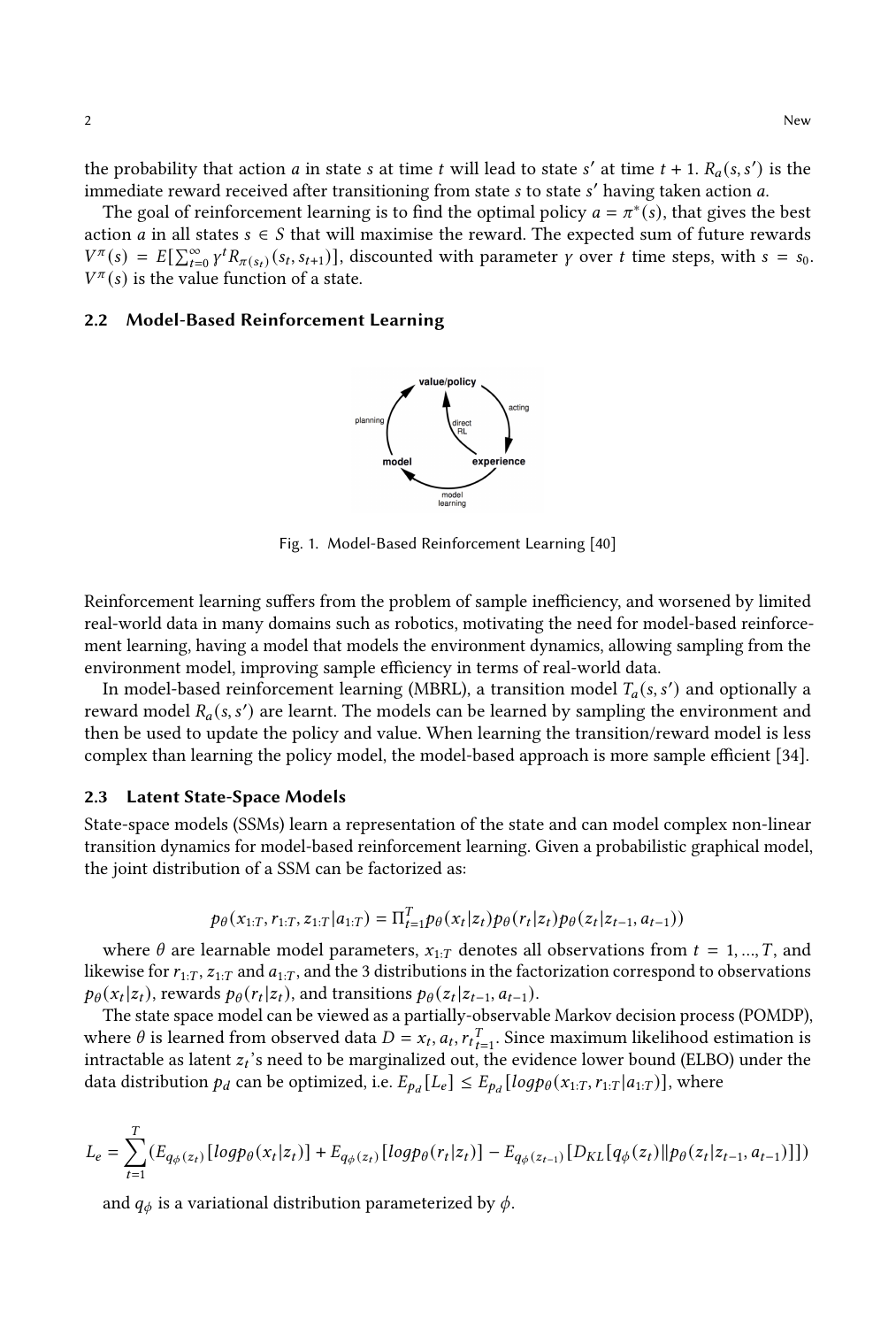Representation Learning for Model-Based Reinforcement Learning: A Survey 3

## 3 SURVEY OF METHODS

The success of representation learning methods for model-based reinforcement learning depends on the problem or task targeted. The dynamics model or state-space model in model-based reinforcement learning is typically used for planning, learning and exploration tasks. In planning, the dynamics model is applied recursively to the current state to predict future states, also known as a roll-out. Multiple roll-outs are evaluated and the actions of the best roll-out is chosen. In learning, the dynamics model can generate synthetic trajectories of the data samples collected by the agent in the real environment, reducing the dependence on real-world samples to train the agent policy. In exploration, the model's prediction accuracy or uncertainty can indicate the degree to which states are unexplored.

In this section, I describe a few recent approaches of representation learning used for model-based reinforcement learning. I introduce latent variable models, directional dynamics models, contrastive representation learning, graph neural networks and causal models, and how each family of methods overcome challenges in various tasks such as planning, learning and exploration.

#### 3.1 Latent Variable Models

Observations perceived by an agent may be high-dimensional such as images, whose distributions are difficult to model. Recent advances in deep learning have enabled learning of effective latent dynamics models [\[9,](#page-6-1) [15,](#page-6-2) [22,](#page-6-3) [26\]](#page-6-4) that can compress high-dimensional observations into a lowdimensional yet informative abstract representation, or latent vector, of the state of the environment.

World Models was introduced by Ha and Schmidhuber (2018) [\[17\]](#page-6-5) that compresses images using a variational autoencoder [\[24\]](#page-6-6) to capture spatial information about the state, which is then applied to a transition function using a mixture density recurrent neural network [\[8\]](#page-6-7) to capture temporal information of states across time. The resultant spatio-temporal latent representation is then processed by the agent instead of raw images for learning. World Models further showed that an agent that learns purely within the world model, using only model samples without any real samples, can outperform high-performing model-free reinforcement learning algorithms.

While relatively successful, learning dynamics models that are sufficiently accurate for planning in the latent space, especially in image-based domains, remain a challenge. Planning accuracy is limited by the compounding error phenomenon, where one-step prediction errors of learnt transition models can accumulate over multiple steps [\[3,](#page-6-8) [23,](#page-6-9) [37,](#page-7-8) [41\]](#page-7-9). To tackle accurate planning, Hafner et al. (2019) proposed the Deep Planning Network (PlaNet) [\[19\]](#page-6-10) which showed that a dynamics model with deterministic and stochastic components can be trained with latent overshooting to minimises multi-step prediction errors, solving control tasks that exceed the difficulty of tasks previously solved by planning with learned models [\[4,](#page-6-11) [45\]](#page-7-10).

Following the success of latent state representation and latent planning, Hafner et al. (2020) proposed Dreamer that trains both the dynamics model and the agent policy end-to-end, significantly outperforming all previous model-free and model-based methods to learn long-horizon behaviours purely within its world model, achieving human-level performance on 55 Atari games [\[7\]](#page-6-12). Nonetheless, while Dreamer successfully performs accurate long-term predictions up to 45 steps forward in latent space, recent model architecture advancements with transformers show improvements up to 100 steps in model prediction [\[21\]](#page-6-13).

#### 3.2 Directional Dynamics Models

An adjacent approach to resolving the compounding error phenomenon are dynamics models that use forward, backward and inverse models. The forward model  $s_{t+1} = f(s_t, a_t)$  predicts the next state  $s_{t+1}$  given a current state  $s_t$  and action  $a_t$  at time t. The backward model  $s_t = f(s_{t+1}, a_t)$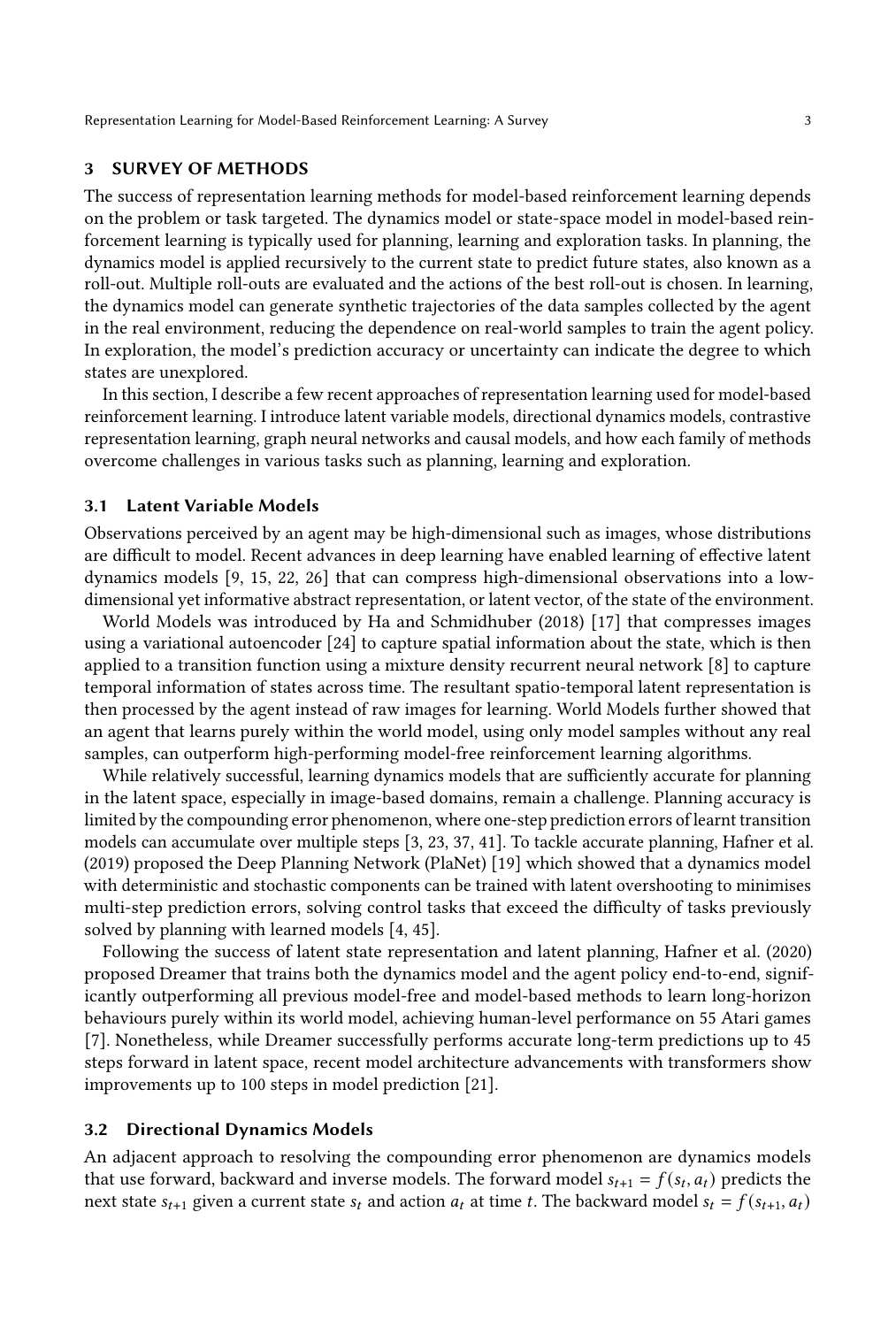predicts the previous state given the current state and previous action taken. The inverse model  $a_t = f(s_t, s_{t+1})$  predicts the action that takes the current state to the next state. To improve planning accuracy, combinations of directional dynamics models were proposed to better capture the context of a state within its latent representation.

Lai et al. (2020) showed with Bidirectional Model-based Policy Optimisation (BMPO) that constructing an additional backward dynamics model alongside a forward model lowers reliance on the accuracy of predictions of the forward model [\[27\]](#page-7-11). Since BMPO uses both forward and backward models to generate shorter roll-outs from real-world samples, prediction errors have fewer steps to compound, and BMPO outperforms existing model-based methods in sample efficiency and performance. In contrast to implicitly learning the context of a state, Lee et al. (2020) proposed the Context-aware Dynamics Model (CaDM) that learns an explicit context latent vector that captures contextual information useful for both forward and backward prediction.

## 3.3 Contrastive Representation Learning

Latent variable and directional dynamics models mentioned in previous sections require prediction of possibly high-dimensional observations, needing to reconstruct all pixels of an image-based observation. Pixel-based reconstruction is limited, especially when a small pixel change in the environment is crucial to performing well in a task, such as a small bullet on the screen. In the real world, observations also tend to be visually complex, and pixel reconstruction will not generalise well to similar tasks but with different appearances. Contrastive representation learning is an info-theoretic approach to model a latent representation based on the mutual information between variables, thus capturing only informative features of the observation, circumventing problems with pixel-based reconstruction.

Contrastive learning is a self-supervised learning method that learns useful representations without the need for labels [\[13,](#page-6-14) [14,](#page-6-15) [16,](#page-6-16) [20,](#page-6-17) [48\]](#page-7-12), which has shown to close the performance gap between supervised and unsupervised methods of deep image models [\[10,](#page-6-18) [11\]](#page-6-19). Contrastive learning contrasts between samples by pulling together similar "positive" samples and pushing away different "negative" samples in the embedding space, and the resulting representation vector has shown to be highly performant for downstream tasks.

Srinivas et al. (2020) proposed Contrastive Unsupervised Representations for Reinforcement Learning (CURL) that extracts high-level features from raw pixels using contrastive learning to perform off-policy control on top of the extracted features [\[28\]](#page-7-13). CURL first performs data augmentations, such as random cropping, to obtain data-augmented "views" of the same image that are labelled as positive samples and other images are labelled as negative samples for contrastive learning. CURL showed that contrastive learning of augmented views nearly matches the sample efficiency of methods that use state-based features, and significantly outperformed PlaNet, Dreamer and other model-free methods on the DeepMind control (DMControl) suite.

Other than contrasting between augmented views of the same image to represent states, following the effectiveness of contrastive representations, a range of contrastive formulations has emerged. Ma et al. (2020) contrasts between an image and its learnt latent representation [\[30\]](#page-7-1), Nguyen et al. (2021) contrasts between images of adjacent timesteps [\[32\]](#page-7-14), Stooke et al. (2021) contrasts between images in the same trajectory [\[39\]](#page-7-15) and Yarats et al. (2021) contrasts between data-augmented views of images at adjacent timesteps, assigning representations to prototypes before contrasting the assigned prototypes to accelerate exploration [\[46\]](#page-7-16). Nonetheless, Rakelly et al. (2021) proves that a representation that maximises only forward information that maximises predictive power over future states is sufficient for optimal control under any reward function [\[38\]](#page-7-17).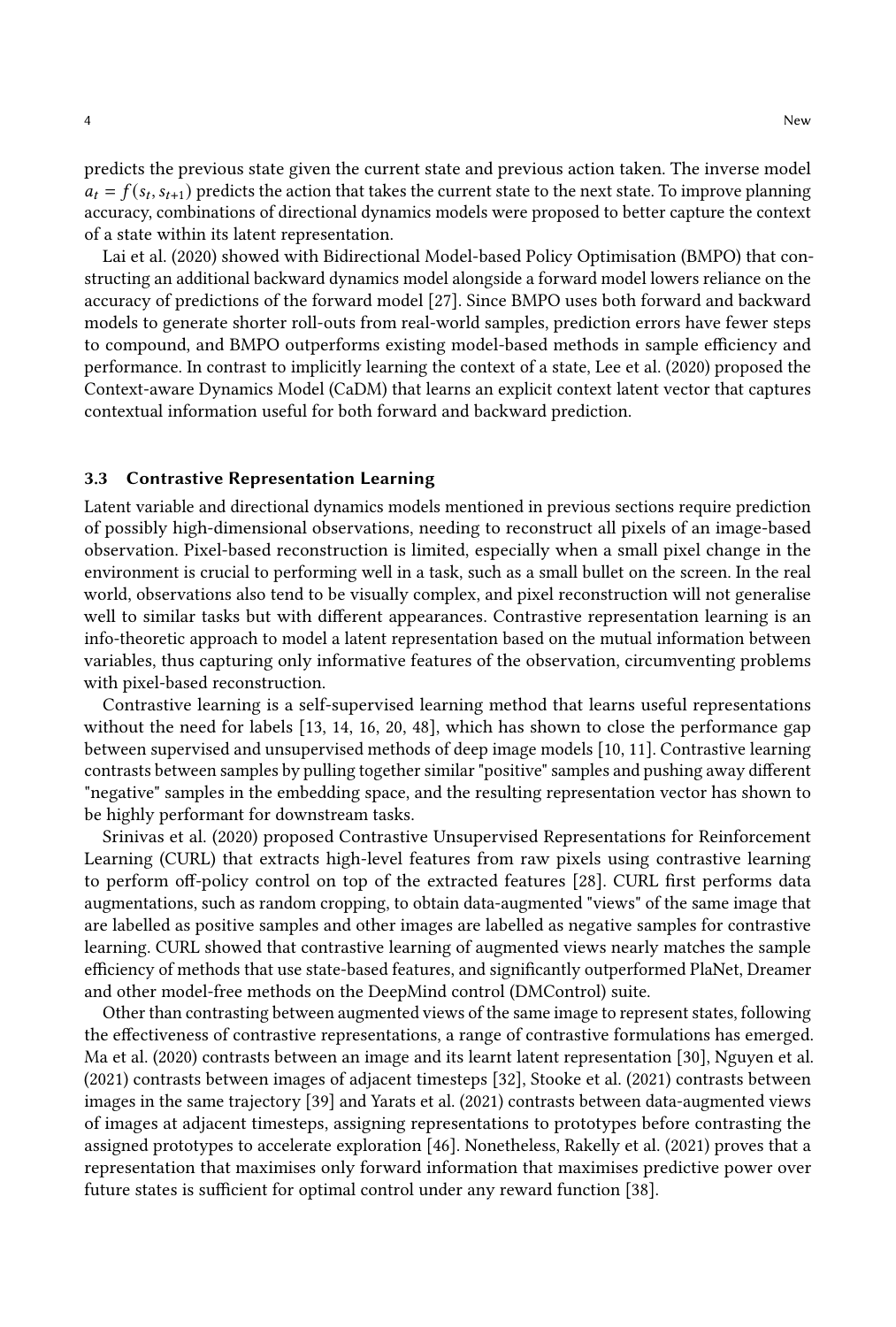Representation Learning for Model-Based Reinforcement Learning: A Survey 5

## 3.4 Graph Neural Networks and Causal Models

Beyond problems of compounding prediction errors and high-dimensionality of observations, tasks that require compositional reasoning and counterfactual reasoning [\[2\]](#page-6-20) has resulted in the proposal of alternative approaches to tackle them. Compositional reasoning allows agents to reason about a state in terms of its individual, localized elements. Counterfactual reasoning allows agents to reason about possible alternatives beyond what is observed through interventional actions. Graph neural networks tackle compositional reasoning by disentangling scenes into objects, their properties and relations between them [\[5,](#page-6-21) [12\]](#page-6-22). Kipf et al. (2019) proposed Contrastive learning of Structured World Models (C-SWM), applying a graph neural network model to predict updates in the latent state representation between the current and the next states  $\Delta_{z_t} = T(z_t, a_t)$  $GNN(\{(z_t^k, a_t^k)\}_{k=1}^K)$  [\[25\]](#page-6-23). C-SWM shows that an object-based factorization of the state provides a strong inductive bias that allows for an agent to generalise to novel interactions of objects. To perform counterfactual reasoning, Li et al. (2020) proposes Causal World Models (CWM) that applies graph neural networks similar to C-SWM, but in contrast, additionally models the relationship between intervened observations and alternative futures by estimating latent confounding factors. CWM demonstrates superior performance to C-SWM on physical reasoning tasks [\[29\]](#page-7-18).

#### 4 BENCHMARKS

To evaluate the diversity of tasks and problems involving model-based reinforcement learning, a wide variety of benchmarks for model-based reinforcement learning exists, with commonly used ones being MuJoCo, a physics machine for model-based control in robotics [\[43\]](#page-7-19), the Arcade Learning Environment (ALE), an interface to hundreds of Atari 2600 game environments designed to be a challenge for human players [\[7\]](#page-6-12), the DeepMind Control Suite (DMControl), a set of continuous control tasks intended as benchmarks for reinforcement learning agents [\[42\]](#page-7-20), the DeepMind Lab (DMLab), a 3D game platform for complex tasks in large, partially-observed and visually diverse worlds [\[6\]](#page-6-24), and Robosuite, a simulation framework for robot learning powered by MuJoCo [\[50\]](#page-7-21).

The choice of benchmarks for model-based reinforcement learning methods depend on the task that the method aims to tackle or the problem that the method aims to solve. DMControl was chosen to evaluate Dreamer for learning long-horizon behaviours and credit assignment. C-SWM was evaluated on simple block pushing environment to understand the accuracy of its learnt latent transitions. Given the highly diverse nature of sequential decision making tasks, benchmarks chosen need to be specific to the task or problem targeted. Tasks may vary significantly, such as control tasks with a different degrees of freedom, long-horizon tasks that require long-term planning, tasks with visually complex observations and tasks that require combinatorial or causal reasoning. For example, the MuJoCo environment's backgrounds were replaced with natural videos to evaluate CVRL on performance on complex visual observations. Problems are similarly diverse, with continuous action spaces, partial observability of the environment, multiple interacting cooperative or competitive agents, imperfect or asymmetric information between agents and stochastic environments, and will require custom modifications to existing benchmarking environments.

#### 5 CHALLENGES AND OUTLOOK

#### 5.1 Reproducibility

Deep reinforcement learning agents suffer from multiple critical challenges, such as high variance in training, hyperparameter sensitivity of results and heavy computational requirements, which may significantly hinder the reproducibility of methods proposed. Deep reinforcement learning agents suffer from high variance in training because of chance exploration, where agents may stumble upon a high-scoring state sometimes and miss out on such states at other times, resulting in a high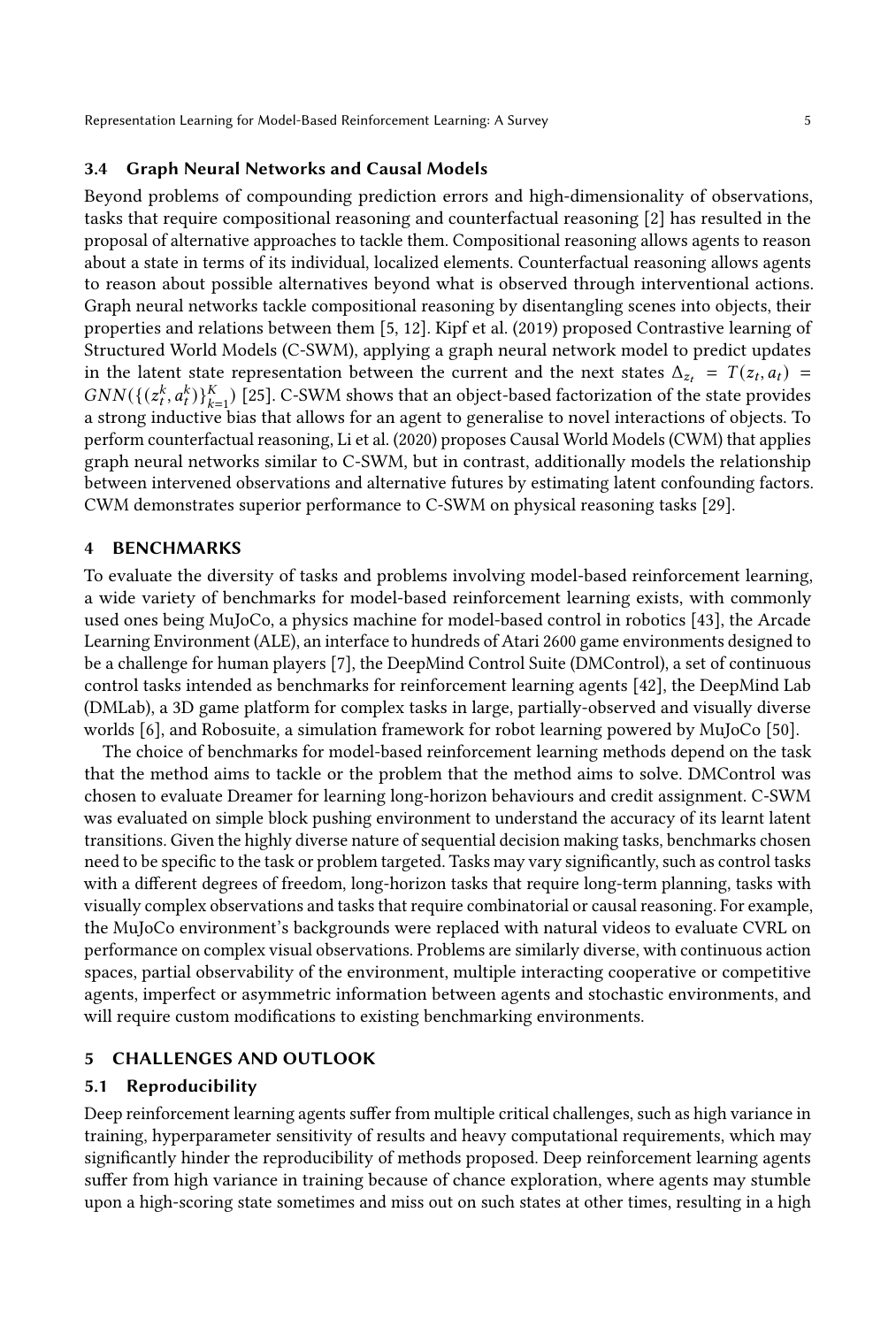variance in final performance across different random seeds. The performance of deep reinforcement learning methods are generally hyperparameter-sensitive, and one particular configuration of hyperparameters that is optimised for one benchmark may not be sufficiently optimised for other benchmarks. Since model-based reinforcement learning includes several components–training of a dynamics model, the prediction of trajectories, policy optimization and planning–each component requires the tuning of several design parameters that can significantly impact performance [\[49\]](#page-7-22). Due to the heavy computationl requirements of training deep reinforcement learning agents, and a large permutation of hyperparameter configurations to tune, worsened by the need for a sufficient number of random seeds to adjust for variance, without the exact code development setup, reproducibility of published methods' performance for comparison with newer algorithms is highly challenging, which is exacerbated by the lack of open-source code [\[44\]](#page-7-23). Agarwal et al. (2021) show discrepancies in the comparisons of methods in previous works due to the statistical uncertainty implied by the use of a limited number of training runs [\[1\]](#page-6-25). Nonetheless, a needed change in how performance is evaluated would prevent unreliable results from stagnating the field.

#### 5.2 Benchmarking

Aside from reproducibility, benchmarking is a complex challenge in model-based reinforcement learning because tasks and problems are highly diverse. The improvement sought by model-based reinforcement learning are not limited to sample efficiency and planning accuracy but also the interpretability of agent policies, exploration efficiency and many others. Since benchmarking environments need to be targeted to specific tasks and problems, non-standard modifications are required of environments, such as pre-processing of observations, reward function modifications or different episode horizons [\[44\]](#page-7-23), further worsening the difficulty to make accurate comparisons across methods and quantify scientific progress. Nonetheless, benchmarking challenges seem to be reflective of the high complexity nature of sequential decision making problems in general.

## 5.3 Outlook

Model-based reinforcement learning has shown to be promising as it can exceed their model-free counterparts in performance and sample efficiency [\[34\]](#page-7-6), and the model-based framework lends itself well to counterfactual reasoning. Given the improvements in representation learning, which has shown to further improve model-based reinforcement learning methods, further advancements in representation learning are likely to further drive performance improvements. Representation learning for model-based reinforcement learning will increasingly be used for tasks not just in planning and learning but for exploration, interpretability, counterfactual reasoning and compositional learning, among many others. Despite the complex challenges of model-based reinforcement learning research, a focus on the robustness of experimentation methodology will lead to an optimistic outlook for the field of model-based reinforcement learning.

#### 6 CONCLUSION

Model-based reinforcement learning has benefited greatly from advancements in representation learning. The new approaches allow us to approach more complex and diverse problems and tasks than before. The literature of representation learning for model-based reinforcement learning is widely varied, with latent variable models, directional dynamics models, contrastive representation learning, graph neural networks and causal models. This survey is a brief summary of the literature on representation learning for model-based reinforcement learning, and there exists other alternative approaches that are likely to have also been applied on model-based reinforcement learning. I hope that this survey will contribute to a better overview of the diverse approaches and considerations to representation learning for model-based reinforcement learning.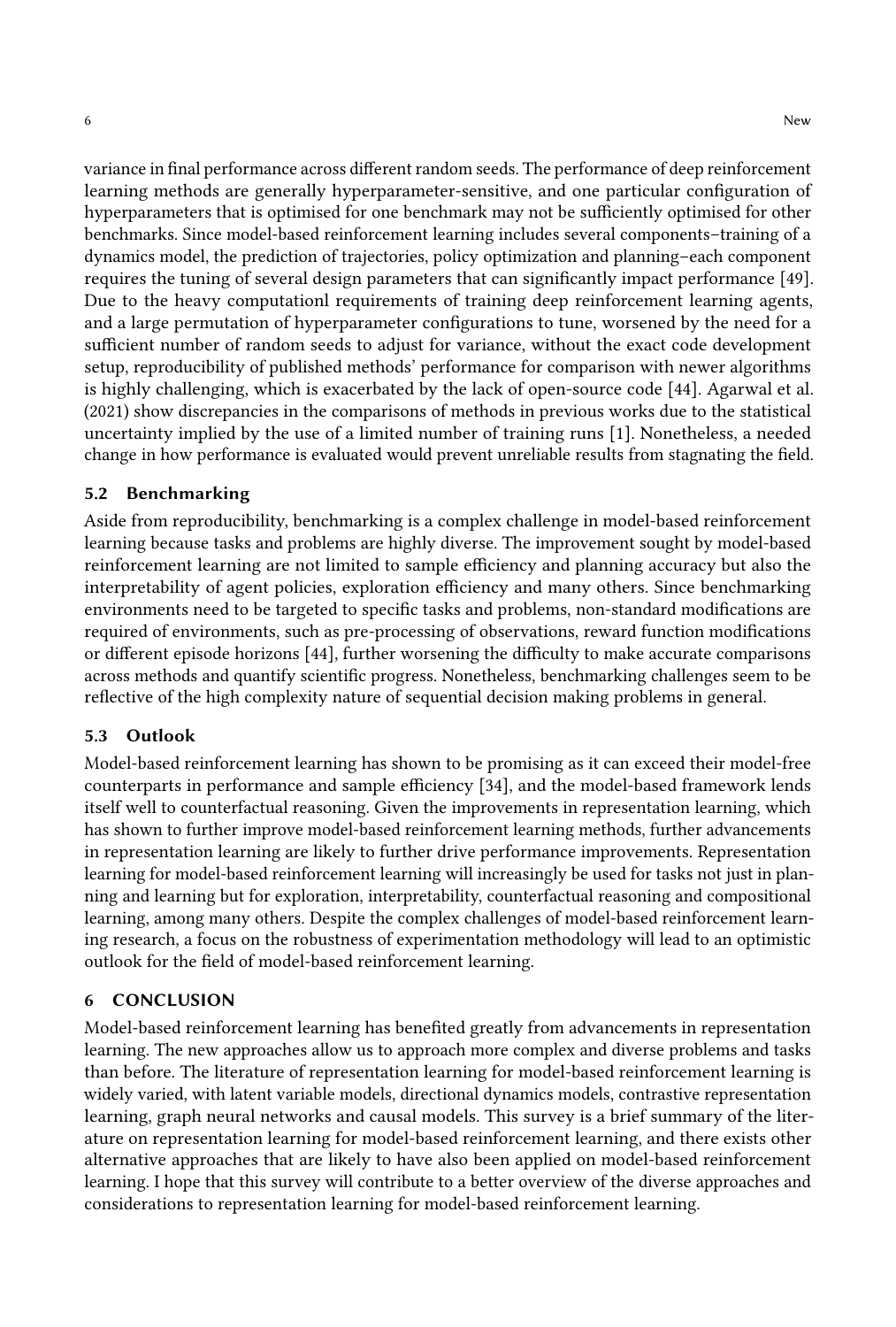Representation Learning for Model-Based Reinforcement Learning: A Survey 7

#### REFERENCES

- <span id="page-6-25"></span>[1] Rishabh Agarwal, Max Schwarzer, Pablo Samuel Castro, Aaron Courville, and Marc G Bellemare. 2021. Deep reinforcement learning at the edge of the statistical precipice. arXiv preprint arXiv:2108.13264 (2021).
- <span id="page-6-20"></span>[2] Ossama Ahmed, Frederik Träuble, Anirudh Goyal, Alexander Neitz, Yoshua Bengio, Bernhard Schölkopf, Manuel Wüthrich, and Stefan Bauer. 2020. Causalworld: A robotic manipulation benchmark for causal structure and transfer learning. arXiv preprint arXiv:2010.04296 (2020).
- <span id="page-6-8"></span>[3] Kavosh Asadi, Dipendra Misra, and Michael Littman. 2018. Lipschitz continuity in model-based reinforcement learning. In International Conference on Machine Learning. PMLR, 264–273.
- <span id="page-6-11"></span>[4] Ershad Banijamali, Rui Shu, Hung Bui, Ali Ghodsi, et al. 2018. Robust locally-linear controllable embedding. In International Conference on Artificial Intelligence and Statistics. PMLR, 1751–1759.
- <span id="page-6-21"></span>[5] Peter W Battaglia, Jessica B Hamrick, Victor Bapst, Alvaro Sanchez-Gonzalez, Vinicius Zambaldi, Mateusz Malinowski, Andrea Tacchetti, David Raposo, Adam Santoro, Ryan Faulkner, et al. 2018. Relational inductive biases, deep learning, and graph networks. arXiv preprint arXiv:1806.01261 (2018).
- <span id="page-6-24"></span>[6] Charles Beattie, Joel Z Leibo, Denis Teplyashin, Tom Ward, Marcus Wainwright, Heinrich Küttler, Andrew Lefrancq, Simon Green, Víctor Valdés, Amir Sadik, et al. 2016. Deepmind lab. arXiv preprint arXiv:1612.03801 (2016).
- <span id="page-6-12"></span>[7] Marc G Bellemare, Yavar Naddaf, Joel Veness, and Michael Bowling. 2013. The arcade learning environment: An evaluation platform for general agents. Journal of Artificial Intelligence Research 47 (2013), 253–279.
- <span id="page-6-7"></span>[8] Christopher M Bishop. 1994. Mixture density networks. (1994).
- <span id="page-6-1"></span>[9] Lars Buesing, Theophane Weber, Sébastien Racaniere, SM Eslami, Danilo Rezende, David P Reichert, Fabio Viola, Frederic Besse, Karol Gregor, Demis Hassabis, et al. 2018. Learning and querying fast generative models for reinforcement learning. arXiv preprint arXiv:1802.03006 (2018).
- <span id="page-6-18"></span>[10] Mathilde Caron, Piotr Bojanowski, Armand Joulin, and Matthijs Douze. 2018. Deep clustering for unsupervised learning of visual features. In Proceedings of the European Conference on Computer Vision (ECCV). 132-149.
- <span id="page-6-19"></span>[11] Mathilde Caron, Ishan Misra, Julien Mairal, Priya Goyal, Piotr Bojanowski, and Armand Joulin. 2020. Unsupervised learning of visual features by contrasting cluster assignments. arXiv preprint arXiv:2006.09882 (2020).
- <span id="page-6-22"></span>[12] Michael B Chang, Tomer Ullman, Antonio Torralba, and Joshua B Tenenbaum. 2016. A compositional object-based approach to learning physical dynamics. arXiv preprint arXiv:1612.00341 (2016).
- <span id="page-6-14"></span>[13] Ting Chen, Simon Kornblith, Mohammad Norouzi, and Geoffrey Hinton. 2020. A simple framework for contrastive learning of visual representations. In International conference on machine learning. PMLR, 1597-1607.
- <span id="page-6-15"></span>[14] Xinlei Chen and Kaiming He. 2021. Exploring simple siamese representation learning. In Proceedings of the IEEE/CVF Conference on Computer Vision and Pattern Recognition. 15750–15758.
- <span id="page-6-2"></span>[15] Andreas Doerr, Christian Daniel, Martin Schiegg, Nguyen-Tuong Duy, Stefan Schaal, Marc Toussaint, and Trimpe Sebastian. 2018. Probabilistic recurrent state-space models. In International Conference on Machine Learning. PMLR, 1280–1289.
- <span id="page-6-16"></span>[16] Jean-Bastien Grill, Florian Strub, Florent Altché, Corentin Tallec, Pierre H Richemond, Elena Buchatskaya, Carl Doersch, Bernardo Avila Pires, Zhaohan Daniel Guo, Mohammad Gheshlaghi Azar, et al. 2020. Bootstrap your own latent: A new approach to self-supervised learning. arXiv preprint arXiv:2006.07733 (2020).
- <span id="page-6-5"></span>[17] David Ha and Jürgen Schmidhuber. 2018. World models. arXiv preprint arXiv:1803.10122 (2018).
- <span id="page-6-0"></span>[18] Danijar Hafner, Timothy Lillicrap, Jimmy Ba, and Mohammad Norouzi. 2019. Dream to control: Learning behaviors by latent imagination. arXiv preprint arXiv:1912.01603 (2019).
- <span id="page-6-10"></span>[19] Danijar Hafner, Timothy Lillicrap, Ian Fischer, Ruben Villegas, David Ha, Honglak Lee, and James Davidson. 2019. Learning latent dynamics for planning from pixels. In International Conference on Machine Learning. PMLR, 2555-2565.
- <span id="page-6-17"></span>[20] Kaiming He, Haoqi Fan, Yuxin Wu, Saining Xie, and Ross Girshick. 2020. Momentum contrast for unsupervised visual representation learning. In Proceedings of the IEEE/CVF Conference on Computer Vision and Pattern Recognition. 9729–9738.
- <span id="page-6-13"></span>[21] Michael Janner, Qiyang Li, and Sergey Levine. 2021. Reinforcement Learning as One Big Sequence Modeling Problem. arXiv preprint arXiv:2106.02039 (2021).
- <span id="page-6-3"></span>[22] Maximilian Karl, Maximilian Soelch, Justin Bayer, and Patrick Van der Smagt. 2016. Deep variational bayes filters: Unsupervised learning of state space models from raw data. arXiv preprint arXiv:1605.06432 (2016).
- <span id="page-6-9"></span>[23] Nan Rosemary Ke, Amanpreet Singh, Ahmed Touati, Anirudh Goyal, Yoshua Bengio, Devi Parikh, and Dhruv Batra. 2019. Learning dynamics model in reinforcement learning by incorporating the long term future. arXiv preprint arXiv:1903.01599 (2019).
- <span id="page-6-6"></span>[24] Diederik P Kingma and Max Welling. 2013. Auto-encoding variational bayes. arXiv preprint arXiv:1312.6114 (2013).
- <span id="page-6-23"></span>[25] Thomas Kipf, Elise van der Pol, and Max Welling. 2019. Contrastive learning of structured world models. arXiv preprint arXiv:1911.12247 (2019).
- <span id="page-6-4"></span>[26] Rahul G Krishnan, Uri Shalit, and David Sontag. 2015. Deep kalman filters. arXiv preprint arXiv:1511.05121 (2015).